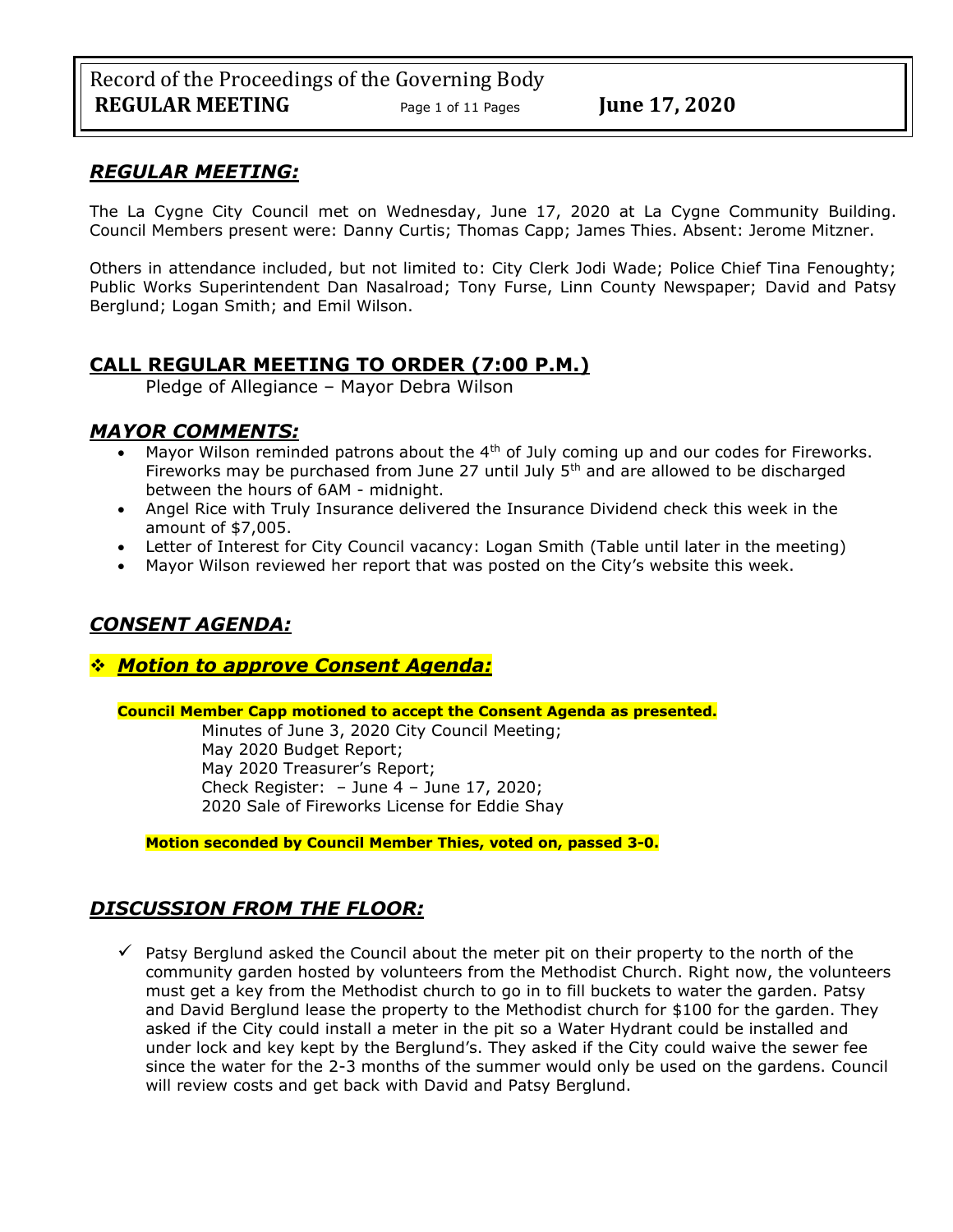# *SPECIAL PROJECTS:*

## *WATER PLANT*

Eric Heathcoat, BG Consultants, has not completed the review of the As-builds/O&M manuals.

## *SEWER IMPROVEMENT PROJECT*

BG Consultants boundary survey crew has completed the marking of the boundary. The City is waiting to get the final information from BG Consultants. PWS Nasalroad spoke to the farmers who farm the land in which the City's boundary markers as staked. The farmers were asked to respect the flags and that they could continue to farm as normal. PWS Nasalroad explained the potential to use the area for spraying the product from the settling ponds when they are de-sledged.

## *KDOT CCLIP*

City Clerk Wade had to take KDOT's Right of Way certification class and did not pass it, she will attempt again this Friday.

## *MAYOR COMMENTS:*

## *LETTER OF INTEREST FROM LOGAN SMITH FOR THE VACANT SEAT ON THE COUNCIL*

Mayor Wilson read the Letter of Interest from Logan Smith for the vacant seat on the City Council. Logan Smith had the opportunity to verbalize his interest in serving on the City Council. The floor was opened for discussion. No Discussion was held. CC Wade advised the Council of paperwork that would need to be completed prior to acceptance of the appointment.

## ❖ *Motion*

**Council Member Curtis motioned to approve the recommendation from Mayor Wilson of Logan Smith for the vacant seat on the Council effective upon the completion of the paperwork to submit. Motion seconded by Council Member Capp, voted on, passed 3-0.** 

# *REPORTS OF CITY OFFICERS:*

**CITY ATTORNEY –BURTON HARDING –** Working on the Water Sales Agreement for Linn Valley Lakes. City Attorney Harding also addressed the article in the Newspaper from County Attorney Brun. City Attorney Harding explained to the City that he was very clear when he excepted the position as City Attorney for the City of La Cygne that he held the City's interest first and foremost.

## **CHIEF OF POLICE/CODES OFFICER -TINA FENOUGHTY**

3 – Traffic Stops Conducted

## **Citations issued since last meeting**

| Speed in School Zone   | Suspended DL   | 0 |
|------------------------|----------------|---|
| Failure to Signal      | Eye Protection |   |
| Child Safety Restraint | No DL          |   |
| No Tag                 | Speed          |   |
| Dog Tags               | Insurance      |   |
| Dog at large           | Stop Sign      |   |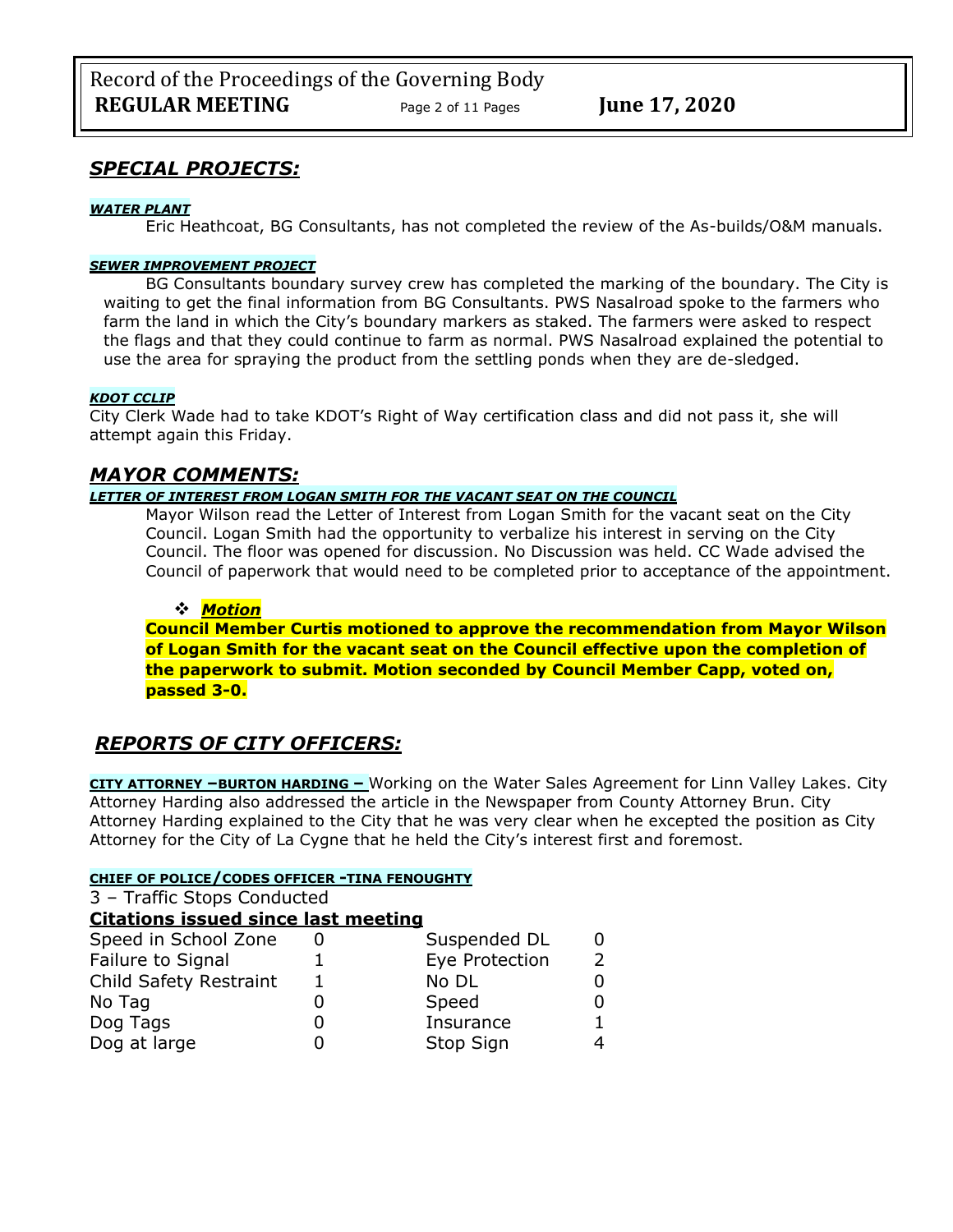Record of the Proceedings of the Governing Body **REGULAR MEETING** Page 3 of 11 Pages **June 17, 2020** 

*REPORTS OF CITY OFFICERS CONT:* **CHIEF OF POLICE/CODES OFFICER -TINA FENOUGHTY**

## **Calls for Service / Reports – 06/04/2020 thru 06/16/20**

**Animal Complaint –** 3 **Traffic Complaint** -0 **Check Welfare –** 1 **Non-Injury Accident w/Property Damage** - 0 **Lost Property** – 1 **Criminal Damage –** 2 **Suspicious Vehicle** – 2 **Vehicle LockOut** – 2 **Suicidal Subject** – 1 **911 Hang-Up -** 1

## **Codes Enforcement**

The following letters have been sent: Grass Letters – 2 INOP Veh Letter- 1 Nuisance Letters - 2

## **Animal Control**

2020/2021 there have been 140 dogs tagged

## **VIN Inspections-** 2 completed

## **New Business**

**-**301 and 304 completed yearly range qualification requirement by CPOST and all training hour requirements for the year.

-Still waiting to hear response on a final Grant application. Should know by July  $1^{st}$ .

-Patrol Unit 301 is at Midwest Collision getting hail damage repaired.

**Accrued Overtime for Department**: Accrued overtime for last pay period = 2.25 hours total

## **PUBLIC WORKS DEPARTMENT – PUBLIC WORKS SUPERINTENDENT (PWS) DAN NASALROAD**

Report From 05-04-2020 to 05-18-2020

## **Committee Discussions**

## **Water and Gas:**

- USDI has completed the annual leak survey, waiting for report.
- Been working with BG Consultants on water plant efficiency and future water sales.

#### **Street:**

- Still doing repairs on streets weather permitting.
- Started trimming trees back out of the roads.
- Spoke with Frankie Elder, owner of Frankie's Liquor & Get the Funk out Laundromat, about where the parking lot meets  $4<sup>th</sup>$  street. Discussion was held regarding the damage of the business owners pot holes in their parking lot causing the asphalt to crack on the edge of the road. PWS Nasalroad suggested the owner purchase the gravel and the City will patch 4<sup>th</sup> street and spread the gravel in the parking lot next to the edge of the road. Discussion was held regarding opening up a can of worms helping just one business with their lot, Council Member Thies emphasized the point that it doesn't resolve the problem and Council Member Capp suggested the City handle some of the cost just this one time.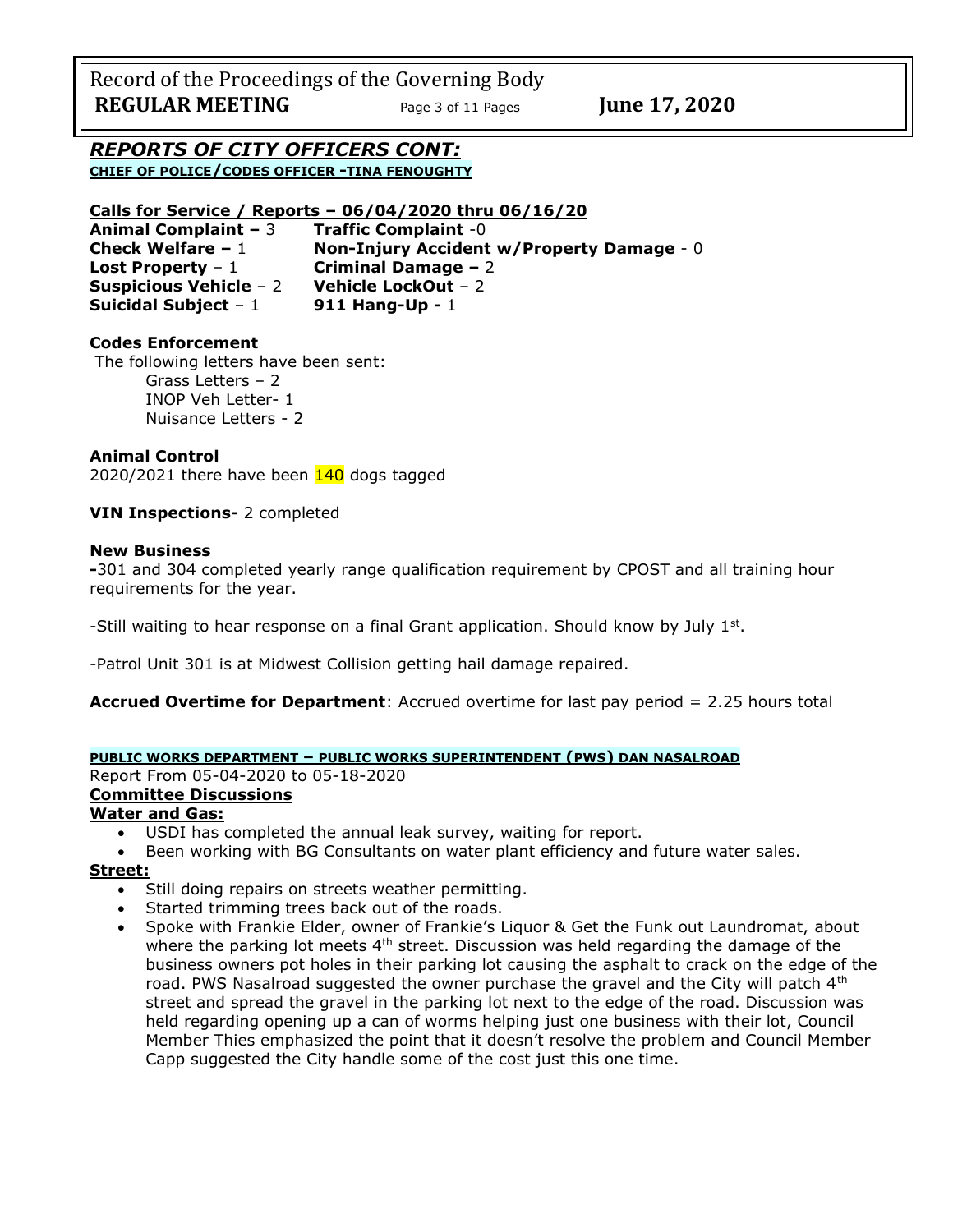Record of the Proceedings of the Governing Body **REGULAR MEETING** Page <sup>4</sup> of 11 Pages **June 17, 2020**

# *REPORTS OF CITY OFFICERS CONT:*

**PUBLIC WORKS DEPARTMENT – PUBLIC WORKS SUPERINTENDENT (PWS) DAN NASALROAD Street Cont.:**

## ❖ *Motion*

**Council Member Capp motioned to approve for PWS Nasalroad to patch the City's side of 4th street just to the south of KS Hwy 152 and for Frankie Elder to purchase and have the gravel hauled in to repair her parking lot for Frankie's Liquor and Get the Funk Out Laundromat with the City enduring the expense for the patch and labor to spread the gravel just this one time. Motion seconded by Council Member Thies, voted on, passed 3-0.** 

- Working on bids for a snowplow and new mower. Will have info for next meeting.
- Trimming trees that are overhanging the roadways.

#### **Sewer:**

- Survey for the lagoon property has been completed.
- Lagoons have been mowed and weeds sprayed.
- Railroad sewer update from JLL. We received an email confirmation from Shane Krueger with JLL (Jones, to proceed with the repair as per our permit.

#### **Park:**

- Going to need mulch in the play area.
- Helped with mowing in the South La Cygne Community Park while Park Maintenance person was out on sick leave.
- Removed the caution tape from the playgrounds now that they are open for use.

## **Cemetery:**

• Mowing and Weed eating is caught up.

#### **FIRE DEPARTMENT – FIRE CHIEF DAN NASALROAD –**

• Training will resume July  $6<sup>th</sup>$ .

#### **CITY CLERK – JODI WADE**

Report from 6/4/2020 – 6/17/2020

- Work on the 2021 State Budget workbook.
- Created a draft codes/regulation section for the Cemetery Committee (Danny Curtis/Tommy Capp to review.
- Researched Cemetery Districts.
- Continued working with Burton on the draft for the Water Contract Agreement for LVL.
- Working on draft of Administrative Policy No 9 Purchasing Policy
- Contacted JLL regarding the sewer line repair under the BNSF railroad tracks.
- Prepared the newsletter containing Sewer Rate increase and removal of flowers from cemetery to send out to patrons.
- Completed some Deed Transfers and updated some Deeds for the cemetery.
- Placed pictures on the front counter and picked out paint and tile.
- Prepared financial reports for Park Board.
- Completed Workers' Comp Claim.
- Reviewed Property Insurance Claim.
- Worked on the Gas Ordinance/Fence Ordinance.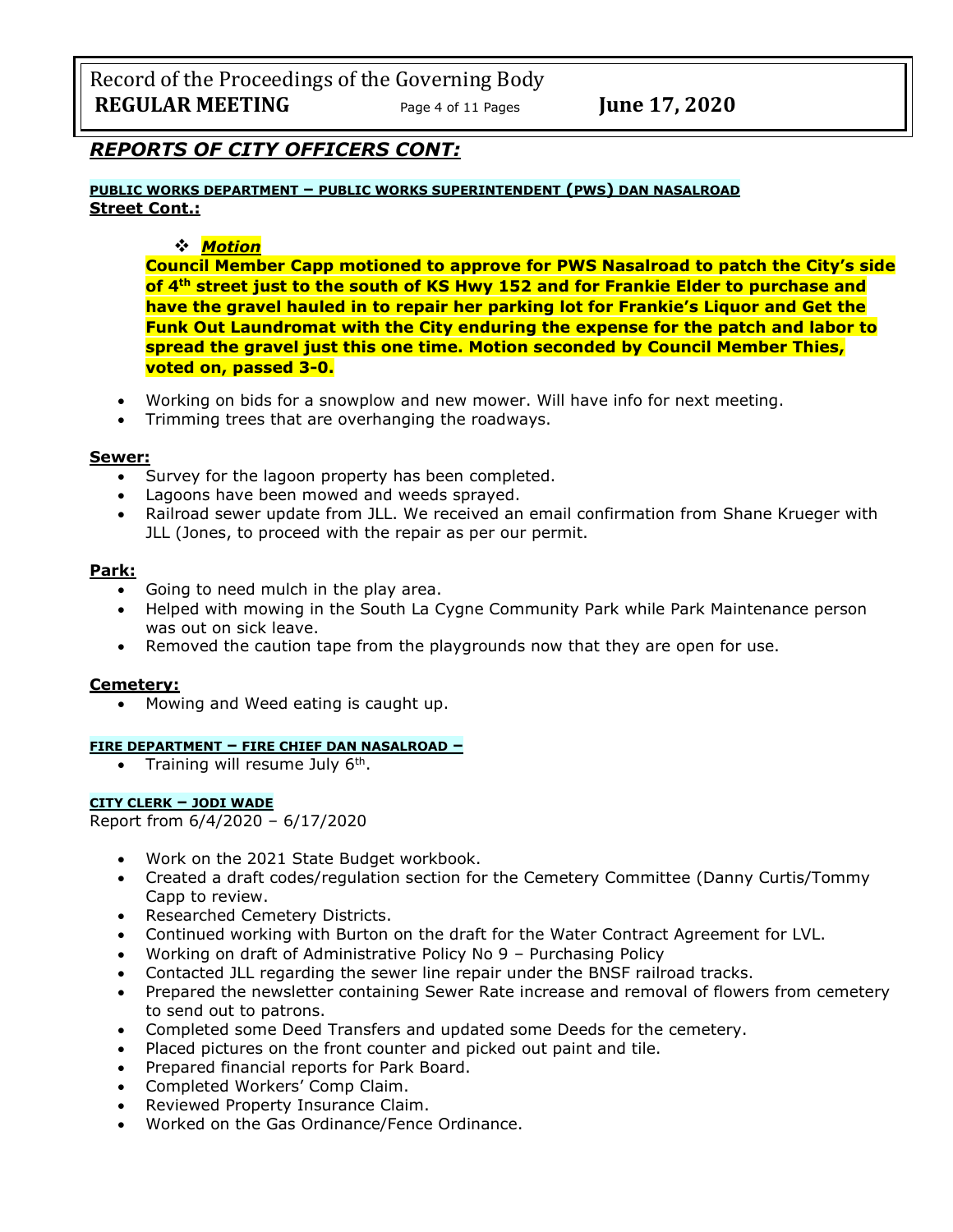Record of the Proceedings of the Governing Body **REGULAR MEETING** Page 5 of 11 Pages **June 17, 2020** 

• Worked on the new Web Platform design. *REPORTS OF CITY OFFICERS CONT:* **CITY CLERK – JODI WADE**

• Met with (1) person regarding cleaning the Community Building on a regular basis.

Meetings/Trainings Attended virtually:

• Conference calls with the League of Municipality.

## Projects:

• Capital Improvement Planning.

Overtime Hours for City Hall for the last pay period: 12.50

# *COUNCIL COMMITTEE REPORTS:*

#### *WATER & GAS -*

Draft Ordinance for Gas is almost ready to be presented. (Tabled until July meeting)

#### *STREET –*

RFP being reviewed for Stormwater Master Planning.

4 th & Market street repair (discussed during PWS Nasalroad Report)

## *SEWER-*

CC Wade has been in conversation with JLL (Jones, Lang & LaSalle) attempting to speak to the person in charge of the Permit department. **UPDATE: On Tuesday, June 16, CC Wade received an email from Shane Krueger with JLL indicating the City of La Cygne could proceed with the repair.** CC Wade will prepare the RFP for submission. Council Member Capp asked if South  $4<sup>th</sup>$  street which turns in to 2150 road would be closed during the repair. PWS Nasalroad confirmed it would be closed.

#### *PARK-*

La Cygne Community Park board is meeting on June  $11<sup>th</sup>$  and the following decisions were

#### made:

- $\checkmark$  Re-opening of Playground & Camping for the La Cygne Community Park.
- $\checkmark$  Bathroom/Showerhouse will remain closed at this time.
- ✓ Enclosed Pavilion. Still trying to decided procedure.
- $\checkmark$  Pool will not open this season.
- $\checkmark$  Blast in the Park. Was renamed to City of La Cygne Fireworks Display. Will just be fireworks this year starting around 8:30pm. No Food this year.
- $\checkmark$  Council Member Curtis thanked PWS Nasalroad and his crew for mowing the park the past two weeks.

#### *CEMETERY –*

Draft created after researching regulations for other cemeteries.

- ✓ CC Wade researched information regarding the Cemetery Districts. The Oaklawn Cemetery is not located in any Cemetery District, it is owned by the City of La Cygne and funded by the Ad Valorum taxes and interest received from the endowment fund annually.
- ✓ Carol Stainbrook brought a copy of rules & regulations from 1994 for the La Cygne Cemetery.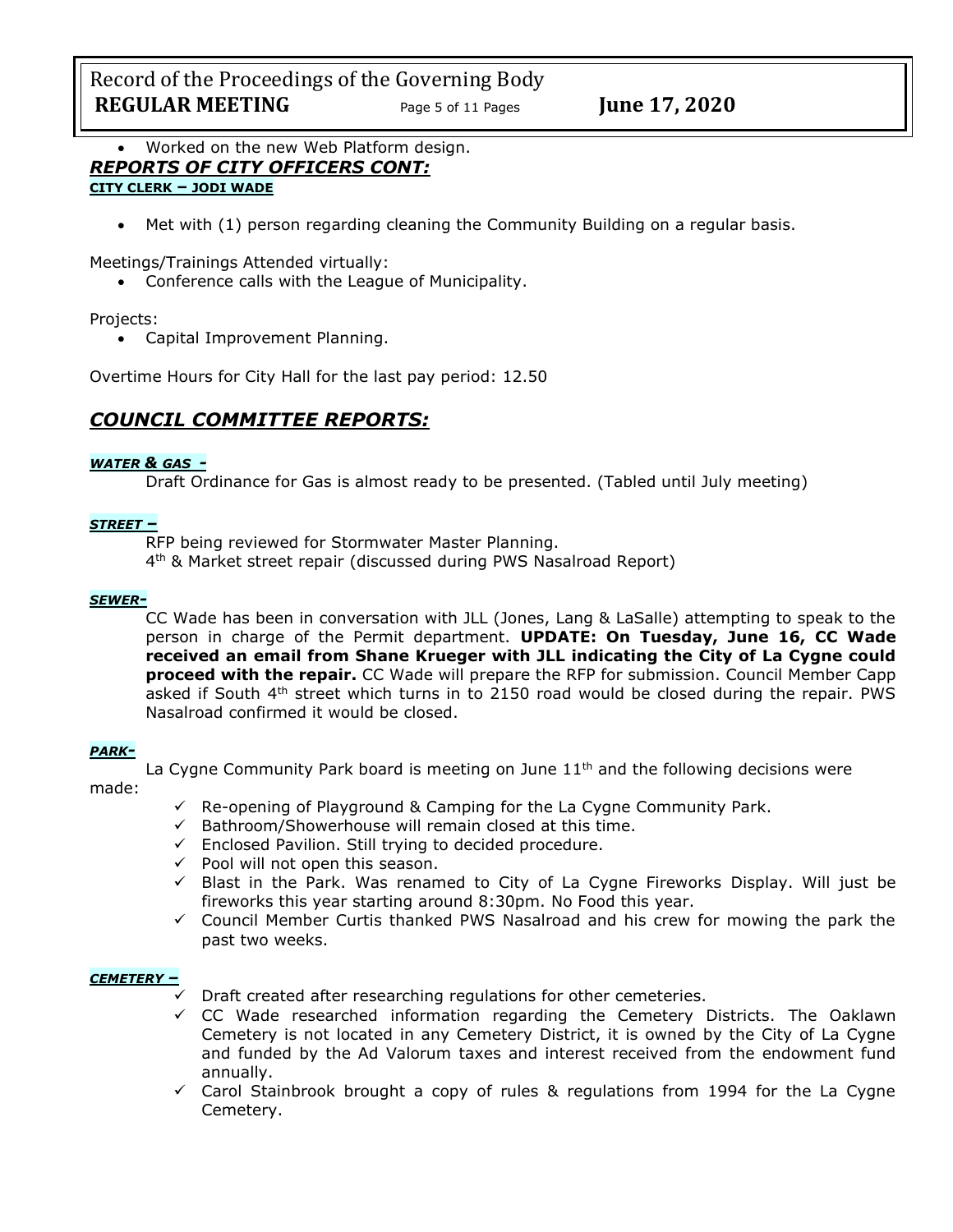# *COUNCIL COMMITTEE REPORTS CONT:*

#### *PUBLIC SAFETY -*

Fire Chief Nasalroad reminded patrons to be safe when lighting fireworks. Do not light from the street and don't leave a mess in the street after discharging the fireworks.

#### *COMMUNITY BUILDING-*

The Public Building Commission drafted the following survey to send out the community upon approval from the City Council:

**THE PUBLIC BUILDING COMMISSION WOULD LIKE TO KNOW YOUR OPINION REGARDING THE REPLACEMENT OR REMODELING OF THE LA CYGNE COMMUNITY BUILDING.**

- **1. DO YOU FEEL WE STILL NEED THE COMMUNITY BUILDING? Y OR N**
- **2. DO YOU LIKE THE CURRENT LOCATION OF THE BUILDING? Y OR N**
- **3. IS THE KITCHEN SPACE ADEQUATE FOR YOUR NEEDS? Y OR N**
- **4. IS THE PARKING ADEQUATE IN THE CURRENT LOCATION? Y OR N**

**\_\_\_\_\_\_\_\_\_\_\_\_\_\_\_\_\_\_\_\_\_\_\_\_\_\_\_\_\_\_\_\_\_\_\_\_\_\_\_\_\_\_\_\_\_\_\_\_\_\_**

- **5. WHAT DO YOU THINK A REASONABLE RENTAL FEE WOULD BE?**
- **6. WOULD YOU SUPPORT AND USE A NEW FACILITY? Y OR N**
- **7. WHAT WOULD YOU PRIMARILY USE THE SPACE FOR IF YOU RENTED THE COMMUNITY BUILDING?**
- **8. DEPENDING ON SIZE/MATERIALS USED A REMODEL PROJECT OR REPLACEMENT PROJECT COULD RUN FROM \$250,000 UP TO \$700,00. GRANT FUNDING AND VOLUNTEER LABOR COULD HELP REDUCE THE COSTS. WOULD YOU BE SUPPORTIVE OF TAX DOLLARS OR SALES TAX DOLLARS BEING USED FOR THIS PROJECT? Y OR N**

## ❖ *Motion*

**\_\_\_\_\_\_\_\_\_\_\_\_\_\_\_\_\_\_\_\_\_\_\_\_\_\_\_\_\_**

**Council Member Capp motioned to approved the Public Survey regarding the Community Building as submitted by the Public Building Commission. Motion seconded by Council Member Thies, voted on, passed 3-0.** 

#### *EMPLOYEE RELATIONS & TRAINING –*

Proposal received from Wichita State University Division of Diversity and Community Engagement for a Customer Service and/or Ethics ½ day and full day training with Paula Downs. **Council will review prior to the first meeting in July 2020.**

Still waiting to hear back from Jeff Deane regarding KORA/KOMA training.

# *SPECIAL COMMITTEE REPORTS:*

*EMERGENCY MANAGEMENT –NONE SWANFEST COMMITTEE -NONE*

## *PLANNING & ZONING COMMISSION-*

The terms ended for Devona Herrin, Terry Weitman and Ron Wier. Mayor Wilson reached out to each member to see if they had interest in serving on the Commission for another term. Devona Herrin and Ron Wier both expressed interest in renewing their terms. Mayor Wilson recommended Devon Herrin and Ron Wier to serve another term on the Planning & Zoning Commission. Council Member Capp asked if the decisions had to be made this evening. Discussion was opened.

## ❖ *Motion*

**Council Member Curtis motioned to reappoint Devona Herrin and Ron Wier to the Planning & Zoning Commission for another term. Motion seconded by Council Member Thies, voted on, passed 3-0.**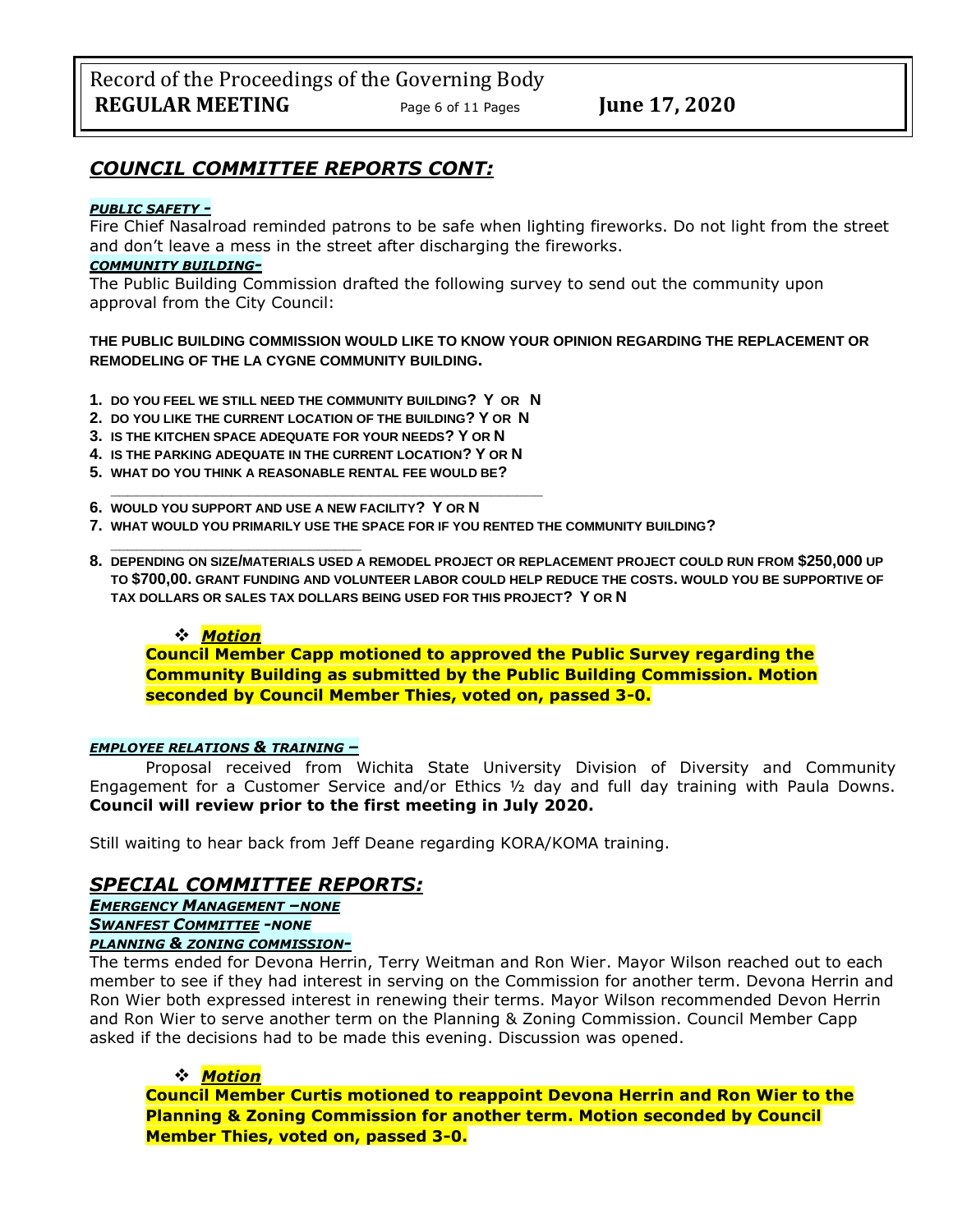## *SPECIAL COMMITTEE REPORTS CONT:*

#### *LAHARPER HEIGHTS BOARD VACANCY-*

LaHarper Heights Board vacancy. Letter of Interest received from Kelly Haupt.

## ❖ *Motion*

**Council Member Capp motioned to approve the recommendation of Kelly Haupt for the vacant position on the La Harper Heights Board. Motion seconded by Council Member Thies, voted on, passed 3-0.** 

#### *LA CYGNE COMMUNITY PARK BOARD-*

La Cygne Community Park Board Meeting Minutes. Resignation letter was received from Lesli George-Mtizner and read by Mayor Wilson. CC Wade will put together a certificate of appreciation for service.

#### ❖ *Motion*

**Council Member Capp motioned to accept the resignation letter from Lesli George-Mitzner from the La Cygne Community Park board effective immediately. Motion seconded by Council Member Thies, voted on, passed 3-0.** 

## *UNFINISHED BUSINESS:*

#### *VERIZON TOWER LEASE AGREEMENT-*

CC Wade received the final signed agreement from Verizon for the new tower. Emil Wilson asked where the tower was to be located. CC Wade confirmed a lot located in the far NE corner of the Industrial Park or at the very south end of 5th street. Council Member Capp asked when the lease payments would begin. CC Wade will review the agreement signature dates.

#### *ADMINISTRATIVE POLICY NO 9 – PURCHASING AND BIDDING POLICY*

The City Council discussed the revised draft of the Administrative Purchasing and Bidding Policy. Council Member Capp confirmed standard equipment for daily operations did not require a posting in the newspaper only services or projects in the amount of \$30,000 or more. Department heads could approve purchases in the amount of \$2500 or less and report those purchases to Committee members or council at the meetings. Items over \$2500 would need to be submitted with a request form and at least (2) quotes if multiple vendors are available. Council confirmed the draft for Administrative Policy No. 9 and CC Wade will produce the resolution for the next meeting on July 1, 2020.

#### *REOPENING CITY HALL AND THE COMMUNITY BUILDING*

CC Wade reached out for some quotes for someone to clean the Community Building after each use. She hopes to have some information by the July 1, 2020 meeting. Discussion was held regarding unlocking the door to the City Hall. CC Wade confirmed the completion of the front counter would be accomplished by the end of this month. CC Wade advised limitations for the number of people coming in to the building in order to meet the 6' social distancing rules. CC Wade will create a sign for the front door advising patrons to still use the drop box and electronic means to conduct business, to not enter the building if they have any signs or symptoms, to wear a mask and to keep a 6' distance.

#### *CONFERENCE CALL PLATFORM FROM PEOPLES TELECOMMUNICATIONS –*

Tabled until the July 1, 2020 meeting.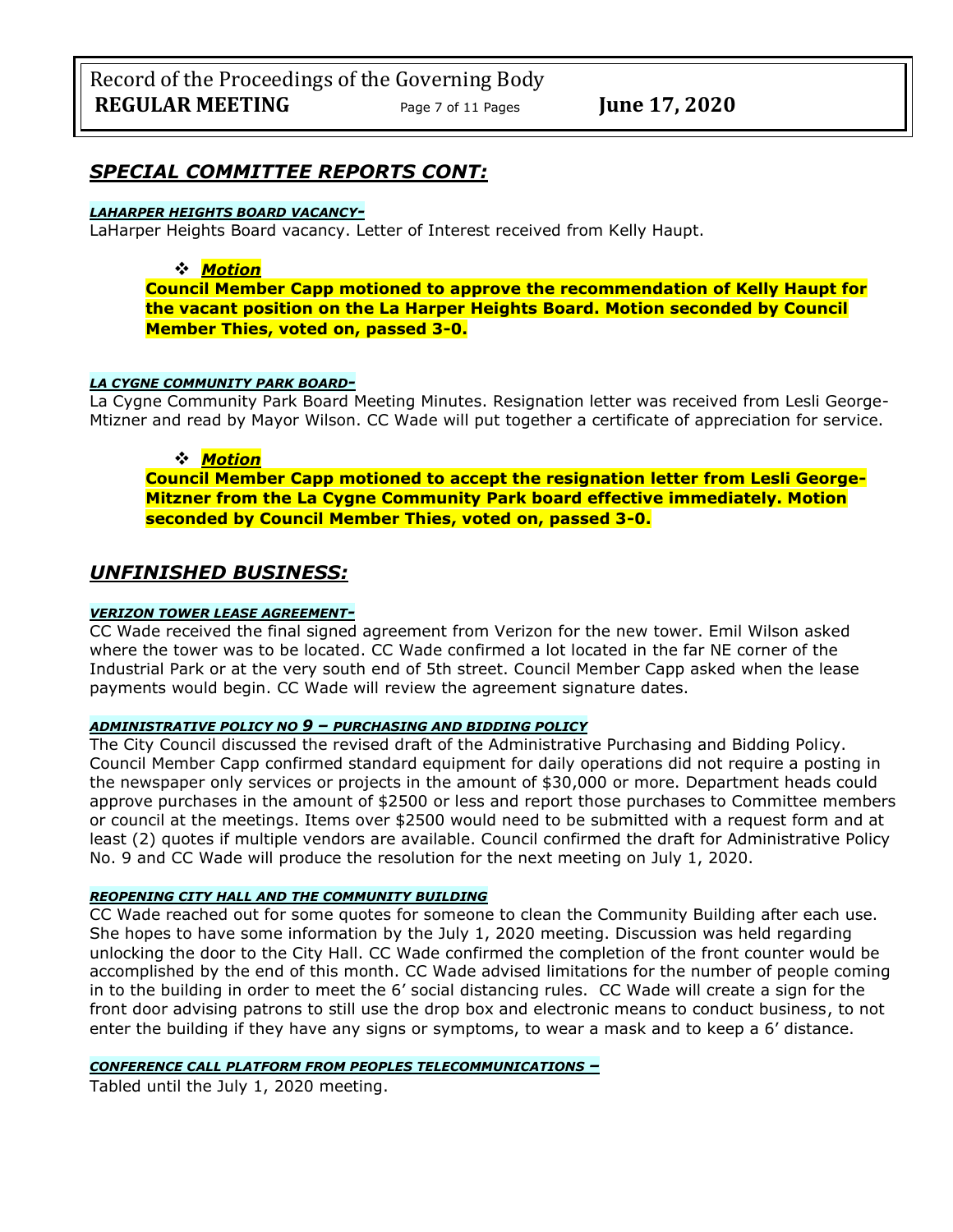## *NEW BUSINESS:*

## **MODERN COPY SYSTEMS MAINTENANCE AGREEMENT FOR THE TA 3500I COPIER:**

CC Wade explained the benefit of the annual agreement for service and maintenance on the copier. The City does not have a secondary option if something faults on the copier.

## ❖ *Motion*

**Council Member Capp motioned to accept the Annual maintenance agreement from Modern Copy Systems in the amount of \$1100 for the year. Motion seconded by Council Member Thies, voted on, passed 3-0.** 

## **THEIMER CLAIMS SERVICE REPORT OF HAIL DAMAGE TO THE CITY BUILDINGS DURING THE LAST STORM**

Copies of the report were given to PWS Nasalroad and to Council Member Curtis to review. The City Council requested (2) quotes from local roofing companies for the repairs. CC Wade will reach out to the (2) local companies: McCool Roofing and Walker Brothers.

#### **MTI (MUNICIPAL TRAINING INSTITUTE): MANAGING MUNICIPAL SERVICES VIRTUAL CLASSROOM JUNE 18, 2020.**

Mayor Wilson would like to participate in the training being offered by the League of Municipality on June 18, 2020. Cost for the training is \$50.

## ❖ *Motion*

**Council Member Capp motioned to approve for Mayor Wilson to participate in the virtual class "Managing Municipal Services" on June 18, 2020 for \$50. Motion seconded by Council Member Curtis, voted on, passed 3-0.** 

#### **MTI(MUNICIPAL TRAINING INSTITUTE): SOCIAL MEDIA FOR CITIES VIRTUAL CLASSROOM, JUNE 25, 2020**

Mayor Wilson would like to participate in the training being offered by the League of Municipality on June 25, 2020 pertaining to Social Media for \$50. Council Member Capp asked if Katie Russell, intern for the City, could also participate.

## ❖ *Motion*

**Council Member Capp motioned to approve for Mayor Wilson and Intern Katie Russell to participate in the virtual class "Social Media for Cities" on June 25, 2020 for \$50. Motion seconded by Council Member Thies, voted on, passed 3-0.** 

#### **2020 GOVERNING BODY INSTITUTE & KANSAS MAYORS CONFERENCE, JULY 31-AUG 1, 2020, MANHATTAN, KS.**

Mayor Wilson would like to attend the conference being held in Manhattan, KS on July 31 -August 1, 2020. The conference would require a (1) night stay at the Hilton Garden Inn in Manhattan for an amount of \$119/night.

## ❖ *Motion*

**Council Member Capp motioned to approve for Mayor Wilson to attend the 2020 Governing Body & Kansas Mayors Conference July 31 – August 1, 2020 with the City covering the cost of travel and (1) night hotel stay. Motion seconded by Council Member Thies, voted on, passed 3-0.**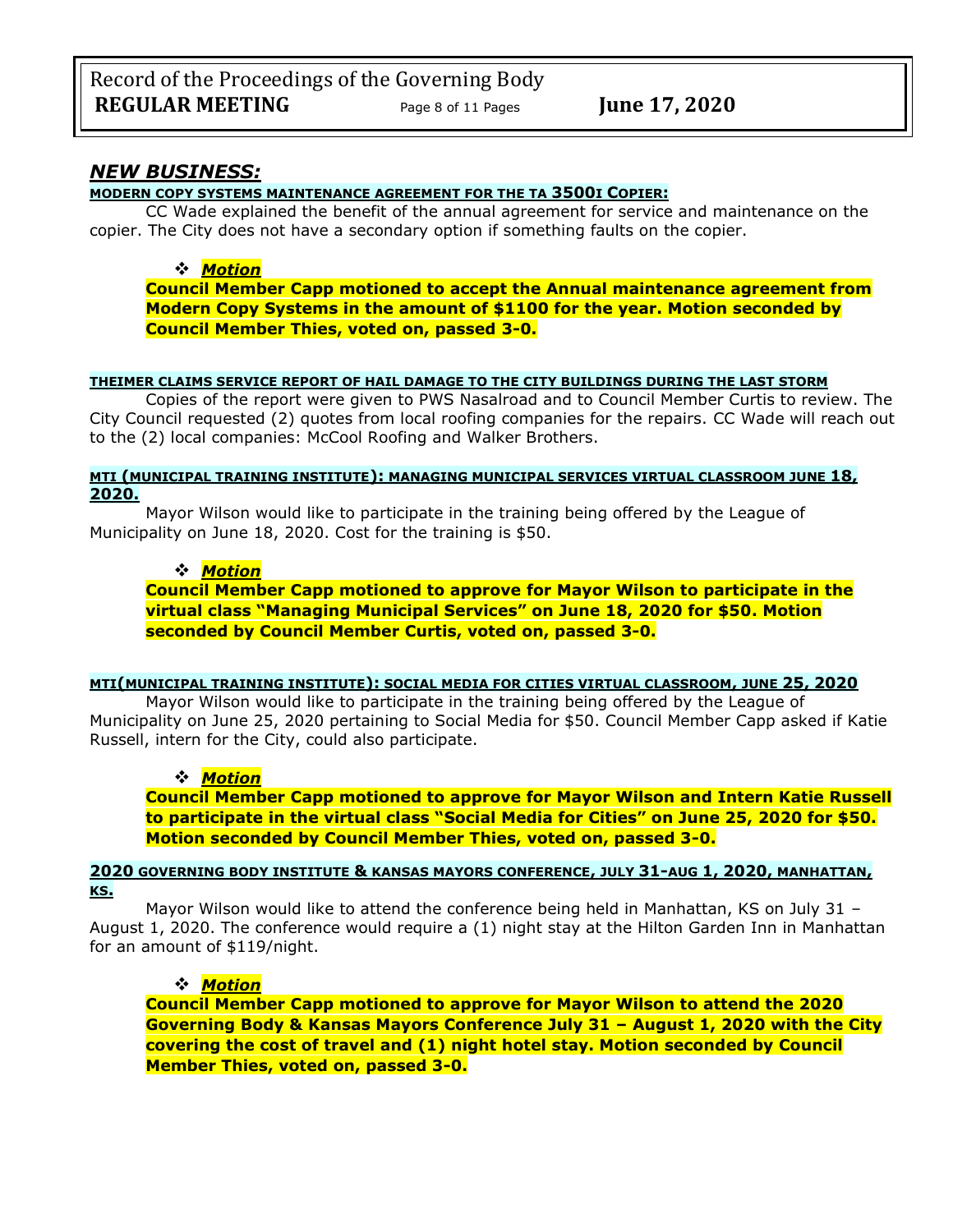Record of the Proceedings of the Governing Body **REGULAR MEETING** Page 9 of 11 Pages **June 17, 2020** 

# *NEW BUSINESS CONT:*

## **KRWA SURFACE WATER TREATMENT TRAINING, JUNE 25, 2020, PAOLA, KS, NO FEE. 8AM-4PM.**

Dan Nasalroad and Codee Blanchett will be attending.

## **ORDINANCE NO. AMENDING ARTICLE 24 SECTION 24-7(A) FENCES OF THE LA CYGNE ZONING REGULATIONS, TO REMOVE BUILDING PERMIT REQUIREMENTS.**

Mayor Wilson had attended the Planning & Zoning meeting and reviewed the reasoning for the ordinance. There were concerns regarding who signs the permits, which is currently the Planning & Zoning Chairman per the regulations. Other issues had been reviewed such as; timing to get the permit completed and survey requirements. Council Member Curtis was not in favor of eliminating the permit requirement. Council Member Capp shared an experience with getting a permit in the past for fencing and expressed the importance of having something signed to show approval for the placement of the fence. City Attorney Harding explained the elimination of the permit does not eliminate the regulations for the set-backs and materials used as stated in the Zoning Regulations. Discussion was held regarding changing the signatory from Planning & Zoning Chairman to the Zoning Administrator. City Attorney Harding discussed adding a disclaimer to the permit application which would be signed by both neighbors if a survey was not available to determine property lines.

## ❖ *Motion*

**Council Member Capp motioned to deny the Ordinance as presented and resend it back to the Planning & Zoning Commission with the following recommendations – adding a disclaimer written by City Attorney Harding regarding an agreement between neighbors and changing the regulation to read "approving signature of the Zoning Administrator" instead of the Planning & Zoning Chairman. Motion seconded by Council Member Thies, voted on, passed 3-0.**

**RESOLUTION NO. RESOLUTION OF THE CITY OF LA CYGNE, LINN COUNTY, KANSAS REGARDING FIREWORKS DISPLAYS BY APPROVED ORGANIZATIONS ON NON-EXEMPT DAYS.**

**RESOLUTION NO. \_\_\_**

A RESOLUTION OF THE CITY OF LA CYGNE, LINN COUNTY, KANSAS REGARDING FIREWORKS DISPLAYS BY APPROVED ORGANIZATIONS ON NON-EXEMPT DAYS.

**WHEREAS,** the City of La Cygne, Kansas has determined that approved fireworks displays sponsored by the City Park Board, or other City approved organization, would be a beneficial activity for the community betterment and community enjoyment; and,

**WHEREAS,** the City of La Cygne, Kansas has an area of suitable character where a professional fireworks display could be safely operated in the City Park.

**NOW, THEREFORE, BE IT RESOLVED,** That the La Cygne City Council finds that a fireworks display may be approved on non-exempt days, (Exempt days being defined in Article 2, Section 6-204) on approved motion of the La Cygne City Council, when sponsored by the City Park Board, or other City approved organization.

PASSED AND APPROVED BY THE GOVERNING BODY OF LA CYGNE, LINN COUNTY, KANSAS THIS  $17<sup>th</sup>$  of June, 2020.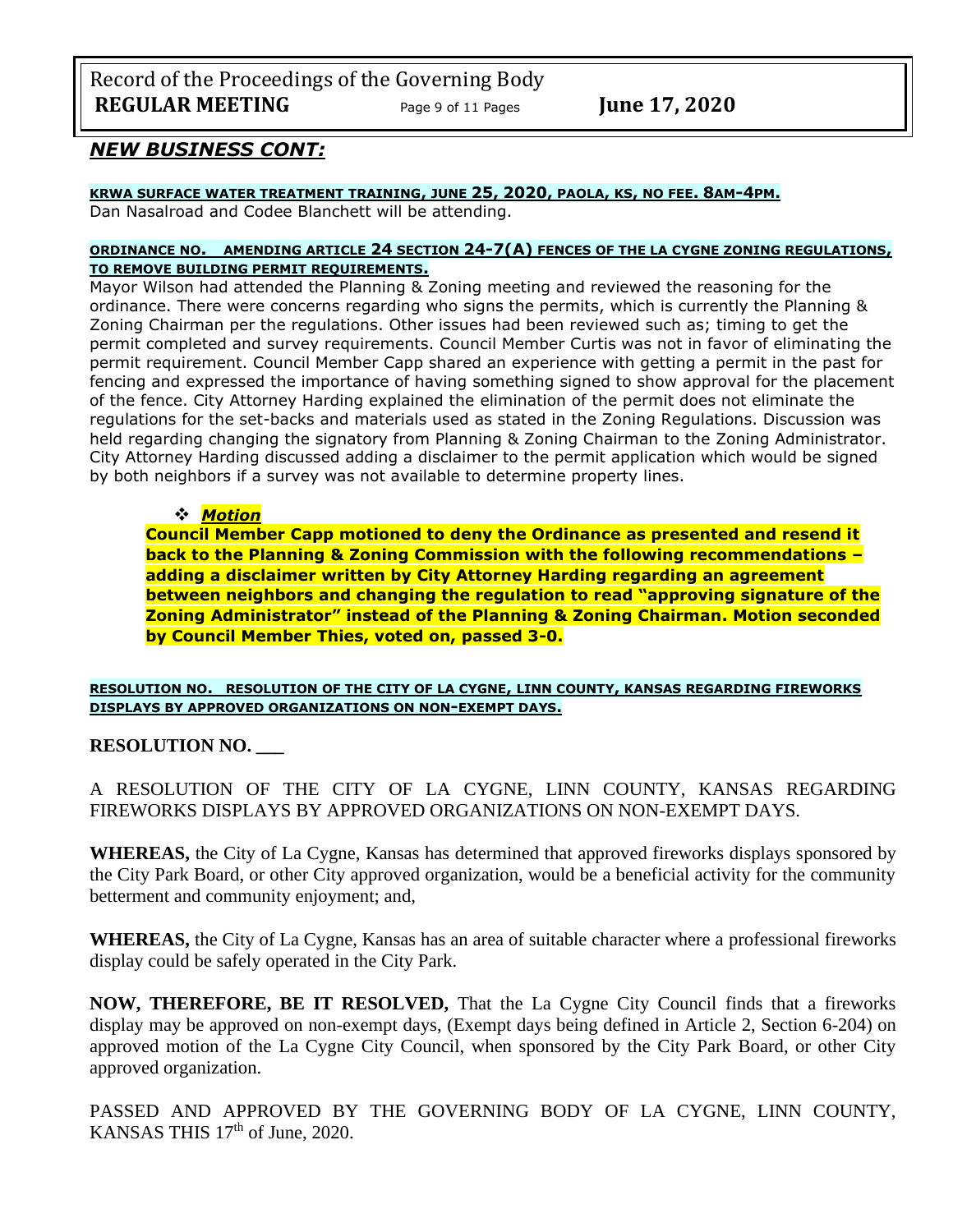Record of the Proceedings of the Governing Body **REGULAR MEETING** Page 10 of 11 Pages **June 17, 2020** 

## *NEW BUSINESS CONT:*

**RESOLUTION NO. RESOLUTION OF THE CITY OF LA CYGNE, LINN COUNTY, KANSAS REGARDING FIREWORKS DISPLAYS BY APPROVED ORGANIZATIONS ON NON-EXEMPT DAYS. CONTINUED**

## ❖ *Motion*

**Council Member Curtis motioned to approve Resolution No. 418 a resolution of the City of La Cygne, Linn County, Kansas regarding fireworks displays by approved organizations on non-exempt days. Motion seconded by Council Member Capp, voted on, passed 3-0.**

# *EXECUTIVE SESSION:*

❖ *Motion* 

**Council Member Capp motioned to go in to executive session for 10-minutes following a 5-minute break for discussion of an individual employee's performance. Motion seconded by Council Member Thies, voted on, passed 3-0. 8:48pm** 

Others in attendance included, but not limited to: City Clerk Wade.

## **Open Sesssion resumed at 9:06pm**

❖ *Motion* 

**Council Member Capp motioned to go in to executive session for 5-minutes for discussion of an individual employee's performance. Motion seconded by Council Member Curtis, voted on, passed 3-0. 9:07pm** 

Others in attendance included, but not limited to: City Clerk Wade.

## **Open Sesssion resumed at 9:13pm**

❖ *Motion* 

**Council Member Capp motioned to go in to executive session for 20-minutes for nonelected personnel matter exception. Motion seconded by Council Member Thies, voted on, passed 3-0. 9:13pm** 

# **Open Sesssion resumed at 9:33pm**

# **OTHER BUSINESS:**

The KCC will conduct the annual audit of the Gas system on June 23 & June 24, 2020.

City of La Cygne did not receive a letter of award for the COVID-CV Grant. Linn County received a CDBG-CV grant for \$132,000 and Pleasanton received a CDBG-CV Grant for \$132,000.